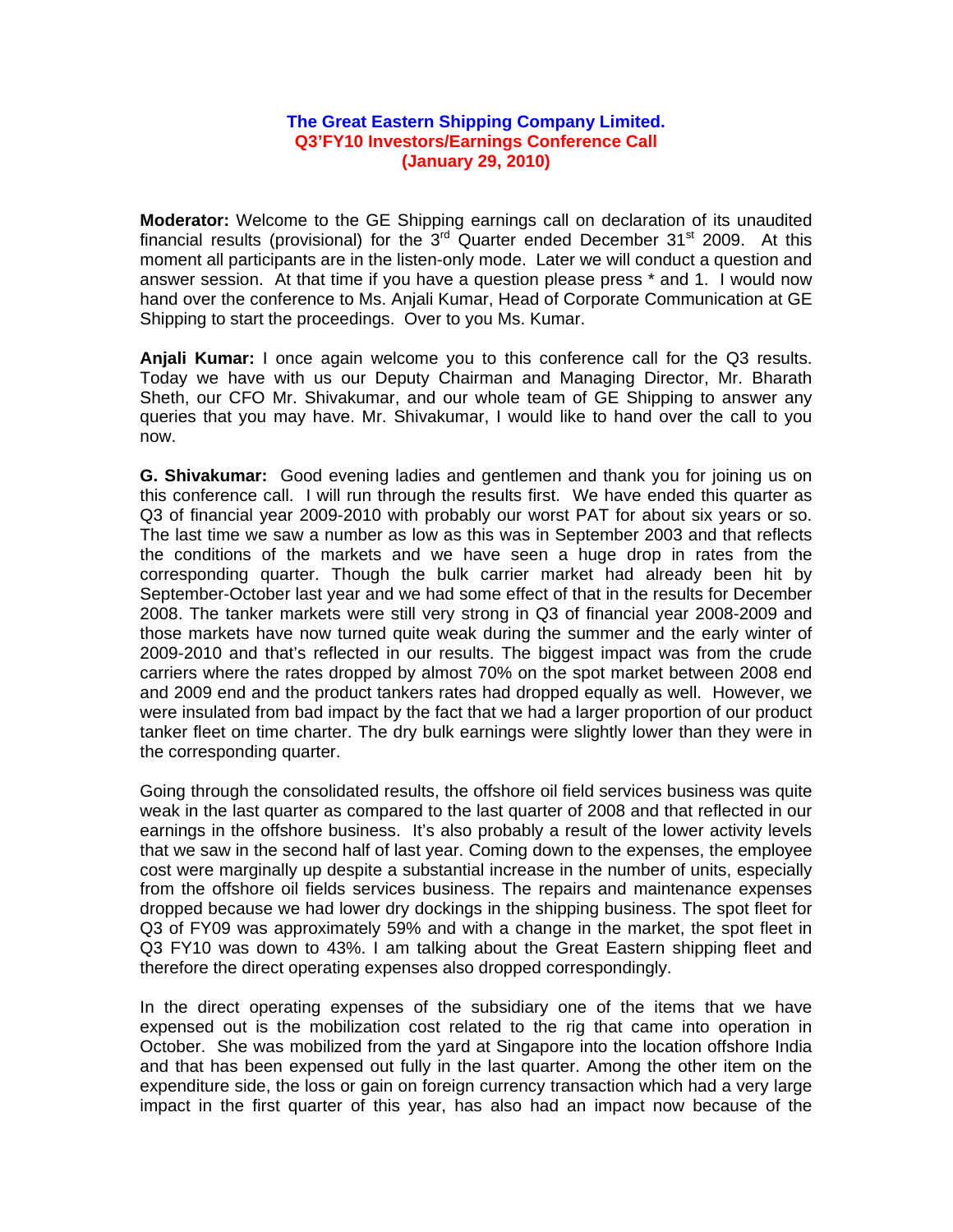strengthening of the Rupee versus the Dollar and this has had an impact of approximately Rs. 40 crs on our results. The other items which I would like to point out in the other expenses that we had to take an MTM loss on one of our interest rate swaps in one of the Singapore offshore subsidiaries into the P&L account which resulted in the P&L hit of approximately Rs. 18 crs in this quarter and that's included in the item-Other Expenses.

The contribution from the subsidiaries towards the consolidated results is substantially down from the previous year. Both the subsidiaries, the main operating subsidiaries, one of which is a chartering subsidiary based in Sharjah and the other is the oil field services subsidiary which is based in India and in Singapore. The chartering subsidiary was affected by the shipping markets and therefore the earnings were lower. The offshore oil field services subsidiary was affected on account of one, the mobilization cost of the rig which has been completely expensed out and two, on account of the MTM which we took into the P&L account. The good news is that the balance sheet continues to be strong. We have substantial liquidity of about \$ 700 mn equivalent. The NAV of the stock remains at approximately Rs. 303 per share. The debt equity ratio has been given in the press release on a gross basis, is at 0.65 stand alone and 0.94 consolidated and the net debt equity is at 0.05 stand alone and 0.30 consolidated.

**Moderator:** Ladies and gentlemen, we will now begin the live of question and answer session. We have a first question from Amrit Matur from Economic Times.

**Amrit Matur:** You mentioned this time that 43% of your fleet was on spot as compared to 58% last year. But the freight rates have picked up considerably in the tanker segment over the last 2-4 weeks. Will you then be able to lock your vessels at those higher rates in the current quarter?

**G. Shivakumar:** We have not fixed any vessels/tankers out recently. The vessels which have been fixed out were fixed out over the last few months. If you see the similar ratio, or the spot ratio of our last quarter that's Q2 FY10, was about 48%. So we still have a large number of our tankers operating on the spot market and if you concern is whether we will be able to take advantage any higher rates that we get on the spot market, yes we do have a substantial number of vessels on the spot market.

**Amrit Matur:** So those gains will be reflected in the March quarter?

**G. Shivakumar:** Yes we would expect those to be reflected in March quarter. The second question that you had was on the offshore business. Yes, the price of oil has gone up between end of 2008 and end of 2009. There is a bit of a lag impact in E&P activity between the time that the oil price goes up and people get the confidence to start investing again in exploration and petroleum. We expect that it will take a few months before that feeds through into more activity, more drilling and therefore more requirement for oil.

**Amrit Matur:** A broad macro question, are the rig day rates stable in the offshore business?

**G. Shivakumar:** The rigs rates are probably lower than when we fixed them. We fixed out our rigs about a little over a year ago in November 2008 and currently the rates are lower than our fixed rates.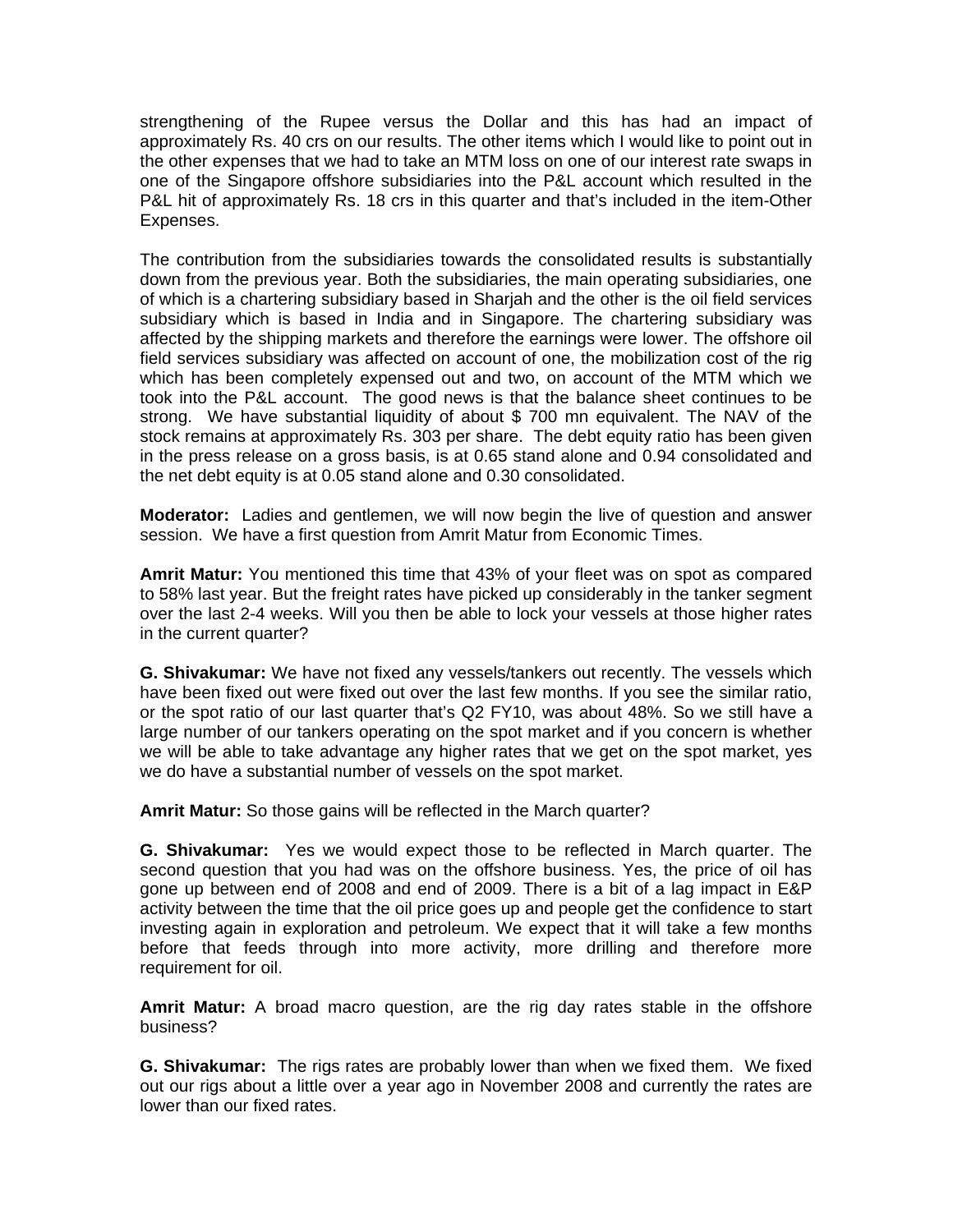**Amrit Matur:** Going forward how are you seeing the tanker market. Everybody is talking about a recovery in the global economy. .

**G. Shivakumar:** I think the general feeling on tankers is that compared to the previous 12 months, the next 12 months should see some improvement. How much, it is will depend on simply too many variables.

**Amrit Matur:** But is there some sign of improvement? It's almost a year the industry has been in doldrums?

**Bharat Sheth:** If you take the average earnings that have come out over the previous 12 months, almost across every asset class they continue to remain profitable. The reason that is so is because there were factors that worked in the favor of ship owners in spite of a significant reduction in the demand for oil and consequently tons miles. For example, we had almost 4% of the tanker fleet on storage because of the Contango. And also we had shipyards unable to deliver on time. We also had certain cancellations. So the full impact of the supply never came through in the previous 12 months. Had there been no storage or had the supply come in as was expected at the start of the previous 12 months, I think this market would have been much worse than it eventually passed out. All in all if you take historical standards this is not a bad market, it has not been a great market but it's not a particularly bad market.

**Moderator:** We have a next question from Mr. Sharma from Citigroup.

**Sharma:** Can you throw some light on the market value of the fleet currently?

**Bharat Sheth:** It just under a billion dollars.

**Sharma:** That's the market value for the fleet?

**Bharat Sheth:** Yes, the shipping fleet. It is just over \$925 mn.

**Moderator:** We have a next question from Ms. Swati Pandey from Reuters.

**Swati Pandey:** Would you be looking at any fleet expansion now?

**Bharat Sheth:** We have just acquired second hand product tanker and yes we will look at opportunities both in tankers, dry bulk as well as in offshore. But it will be very selectively. So I do not expect anything very aggressive from us over the next 6-12 months.

**Swati Pandey:** Okay and these would be in second market or new build?

**Bharat Sheth:** Second hand in all probability.

**Swati Pandey:** Could you give an outlook on the freight rates in dry bulk and tanker segments?

**Bharat Sheth:** As far as tankers are concerned there are obviously many variables that will drive and which could be positive for the market and there are an equal number of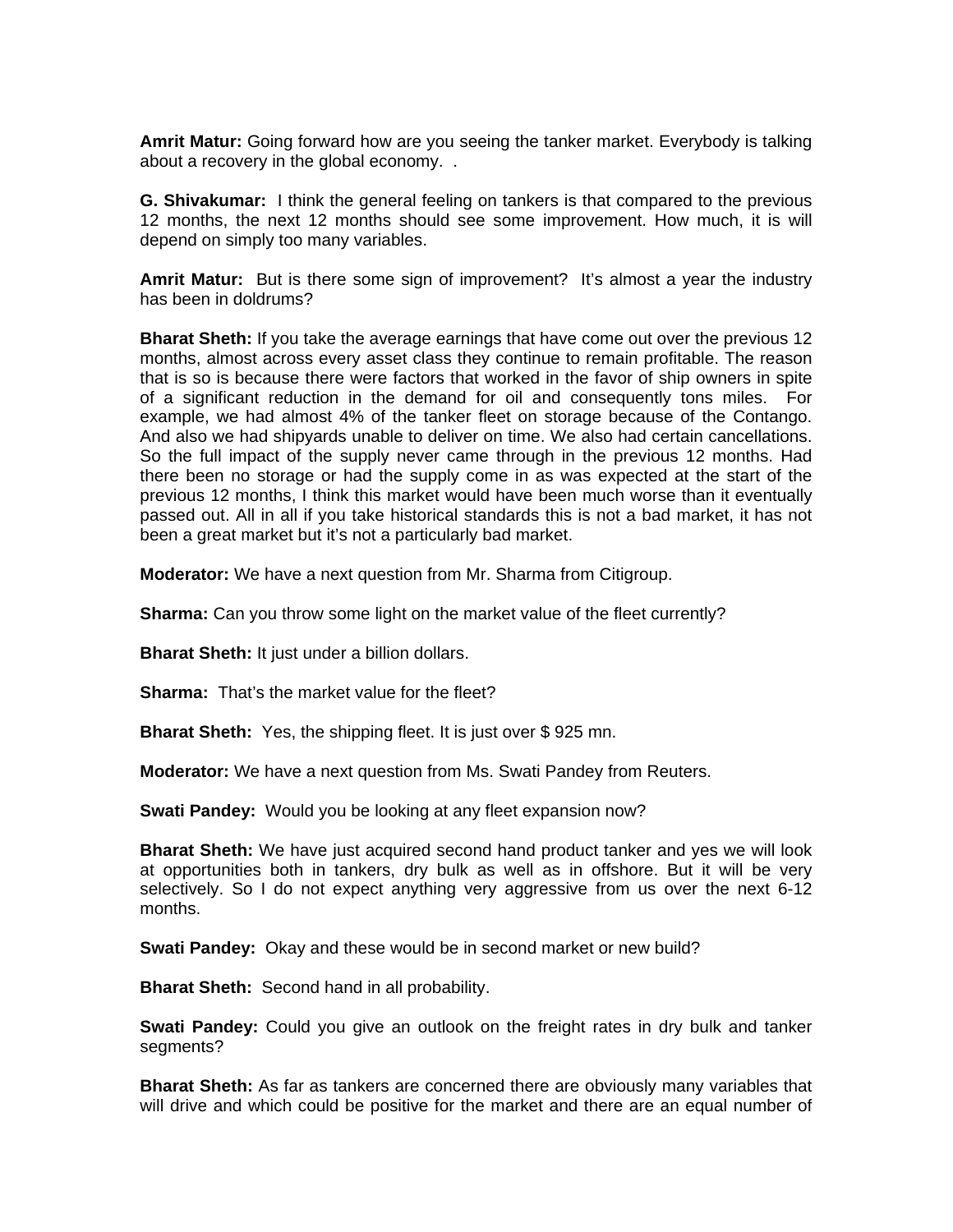variables that are going to be negative for the market. So eventually the markets will be determined by how many of these factors play through. Having said that, it is our belief that over the next 12 months we should see average earnings that were better than the previous 12 months on tanker. As far as dry bulk is concerned, we believe that the average earnings over the next 12 months will broadly reflect what we have seen over the previous 12 months.

**Swati Pandey:** Would you keep your spot to contract ratio for your fleet the same in Jan-March quarter or are you looking to put more vessels on spot?

**Bharat Sheth:** No I think we have always operated within a band and we will continue to operate within that band and then of course, within that band it just varies depending on factors like who the counter parties is, are we getting decent rates etc. We are not going to go and fix ships simply to secure cash flow because we have got enough cash to ride a bad market. So we will probably continue to take the same level of volatility that we have got at the moment.

**Swati Pandey:** How much cash do you have in your books?

**Bharat Sheth:** In GE Shipping, it is just above Rs 3200 crs.

**Moderator:** We have a next question from Hiral from KJMC.

**Hiral Kotak:** Could you give us an outlook on the offshore market? We also have contracted to sell our PSV and a platform supply ROV vessel. Are we downsizing our orderbook on that front?

**Bharat Sheth:** The consensus view globally is that so long as oil prices remain in the \$ 70-80 range or obviously higher, we will see an improvement in the E&P activities worldwide. Probably towards the later part of 2010 or may even earlier 2011, so there is a little more optimism, little more activity, little more interest being shown by many of the market participants. As far as selling two of the boats were concerned, the idea was to slightly downsize our capital commitments, going into the future. We also managed to secure what we believe were good rates. So it was a combination of these two factors. In other words we would not just sell with a view to downsize at any price.

**Hiral Kotak:** How many of your tankers would be on the spot currently?

**Bharat Sheth:** It just depends on the various segments. If you take crude, on the Suezmax we have got about six vessels on the spot market which is almost the entire fleet. On the Aframax, we have two vessels in the spot market out of five and on the product tanker fleet we have two of the long range product tanker out of four on the spot market and four of the MRs on the spot market.

**Hiral Kotak:** So now would you like to lock-in the tankers, as the rates have improved?

**Bharat Sheth:** Unless we see an improvement in the longer term rate, i.e., 12 or 24 or 36 months, we would prefer not to lock it and just play the volatility of the spot market.

**Hiral Kotak:** How is the global order book in terms of new building delivery on the dry bulk and tanker market?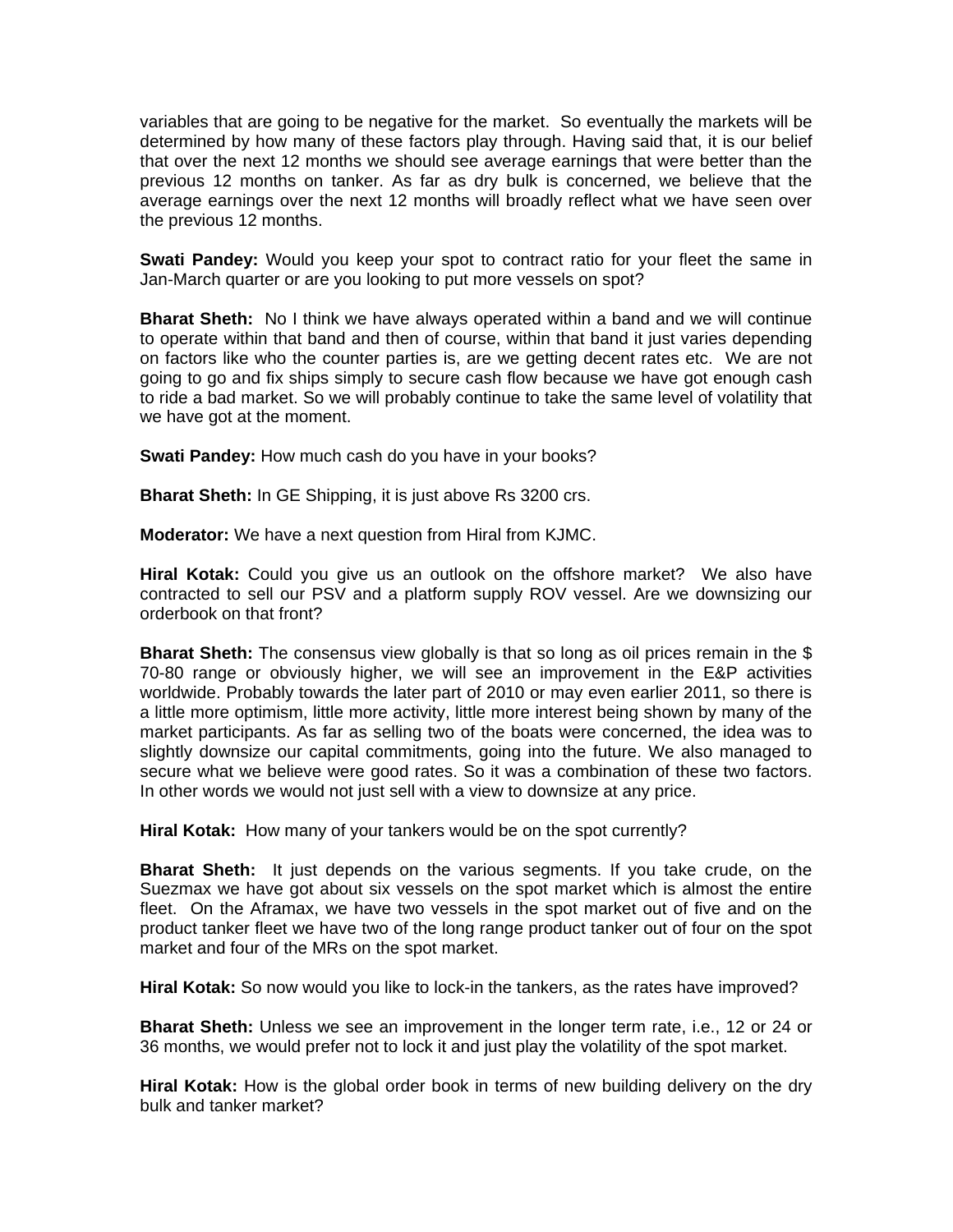**Bharat Sheth:** It is clearly high but we are not seeing many cancellations. We are seeing many more vessels slipping from their contracted date and as a consequence of the slippages we think that the net fleet growth on tankers could be lower than what we saw in 2009 and on dry bulk it could probably be the same.

**Hiral Kotak:** Can we put a number to this?

**Bharat Sheth:** It depends eventually on the amount of scraping that takes place because on the tanker side we are in the year of a crucial phase out and if most of the single hull tankers that are due to get scraped gets scraped, we believe that the tanker fleet on the net basis will grow somewhere between 4.5-5.5% and on the dry bulk side, fleet will probably grow somewhere between 8-8.5%.

**Moderator:** We have a next question from Mr. Bhavin Ghandhi from B&K Securities.

**Bhavin:** Can you provide the spot contract mix in terms offshore or OVS space?

**Bharat Sheth:** Five out of the 14 boats that we have are on the spot market and the two rigs are of long term charter.

**Bhavin:** How many are coming up for renewals in the next one year?

**Bharat Sheth:** About three.

**Bhavin:** In terms of the rig rates, what would be a rate which will ensure that if you had an order placed recently you will be able to meet your debt servicing commitments?

**Bharat Sheth:** Very little has been contracted so one does not really know where the current contract prices on the rigs are. But we are hearing numbers that today maybe you should be able to contract at bout \$90,000 a day to service your debt on the asset costing at \$180 to \$200 mn.

**Bhavin:** What are the current day rates for jack up rigs?

**Bharat Sheth:** There are some jackups which do not have a contract but the ones we have just seen recently, the high end and the modern jack up have been fixed between \$ 100,000 and \$ 110,000 a day.

**Bhavin:** What is the NAV as on Dec'09?

**Bharat Sheth:** It is Rs 303 per share.

**Moderator:** We have a next question from Mr. Vikaram from Karvy Stock Broking.

**Vikaram S.:** How many vessels were in dry docking in this quarter?

**Bharat Sheth:** There were 2 vessels.

**Vikaram S.:** Can we get the debt on balance sheet for shipping and offshore businesses as on 31Dec'09?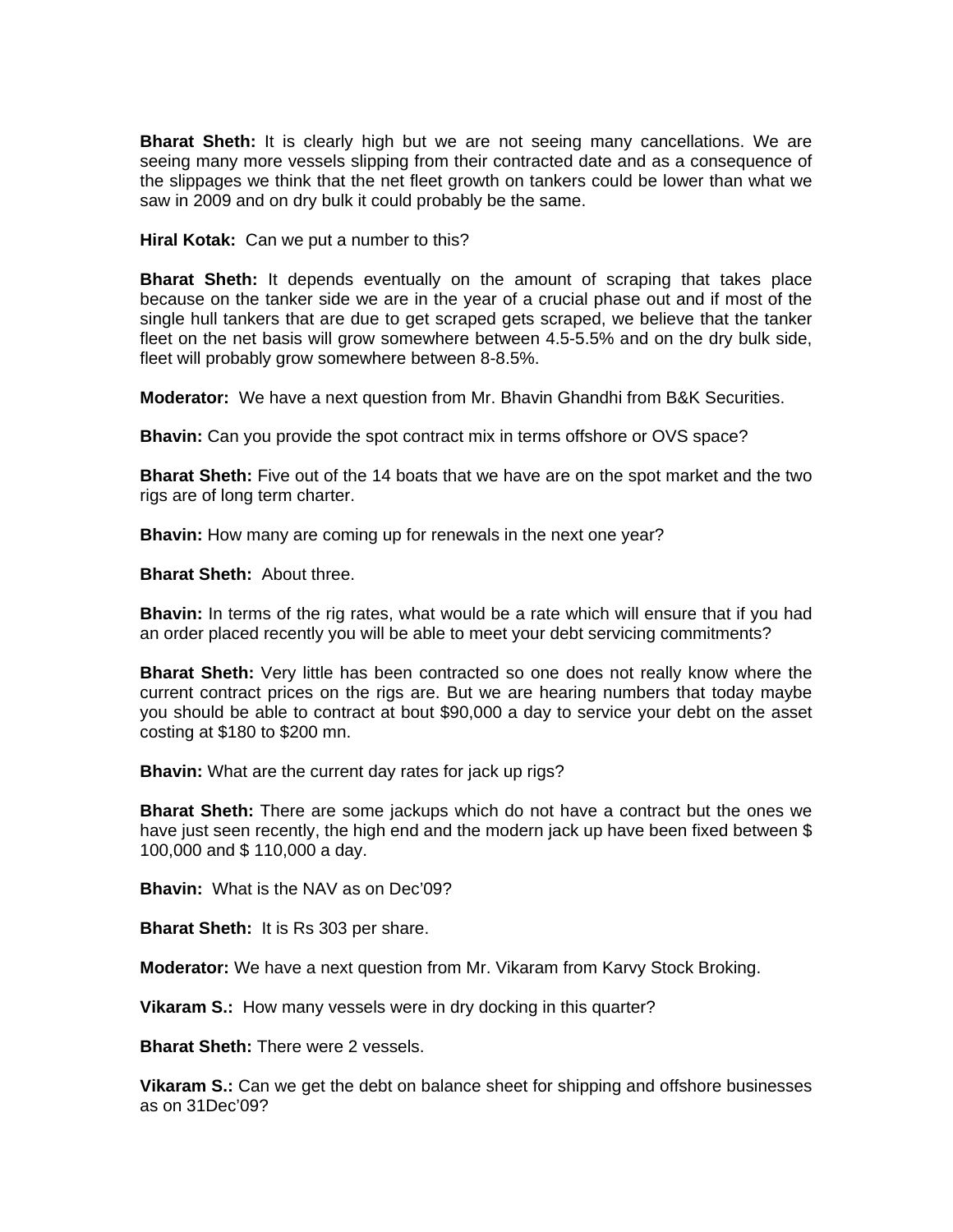**Bharat Sheth:** The debt for Great eastern was just under Rs 3500 crs and for Greatship it was just over Rs 2000 crs.

**Vikaram S.:** Any update in our investment in Greatship?

**Bharat Sheth:** No, it's same , Rs1100 crs.

**Vikaram S.:** We are seeing a decline in asset prices, so is it feasible going forward because again we are selling some vessels and buying again in the same market, so is there still arbitrage happening in age of vessel and how are we looking to play this?

**Bharat Sheth:** What we have done is we have sold two, one is a modern PSV and one is new building contract or I mean effectively what we sold as a new building vessel. On the offshore side we have not bought anything recently, what we have bought is in the shipping business where we bought our product tanker so they are completely different markets.

**Vikaram S.: I**s there any possibility to re-negotiate the contact rates which are already in order?

**Bharat Sheth:** No.

**Moderator:** We have a next question from Mr. Kunal from K R Choksi.

**Kunal Lakhan:** What kind of margins do you enjoy in your owned tonnage and in inchartered tonnage?

**Bharat Sheth:** I think they are not comparable because when you charter in tonnage everything hinges at what price you have chartered in. If you started in expensive then you have got negative margins. If you have bought a ship that is expensive then again you get a negative margin depending on where the markets are. But all that happens is when you are operating a ship the total capital that you commit for the same number of revenue days is confined to your working capital, whereas when you own a ship you are obviously gradually creating equity in the ship itself through your debt service.

The reason we did not take in ships in the quarter was because we saw that by taking in a ship, since the forward curve was in contango to the spot market, had we taken in any tonnage and you start operating that ship in the spot market you would have started bleeding. So because of the substantial contango we did not take in anything immediately, but we keep looking at those opportunities.

**Kunal Lakhan:** What is the difference between a new built vessel right now and say a second hand 5 year old vessel? What kind of price difference is there?

**Bharat Sheth:** Again it depends on the sector, but I would say that today for example, the ratio will be something between 1 and 1.2.

**Kunal Lakhan:** I wanted to understand the difference between the second hand built and a new built?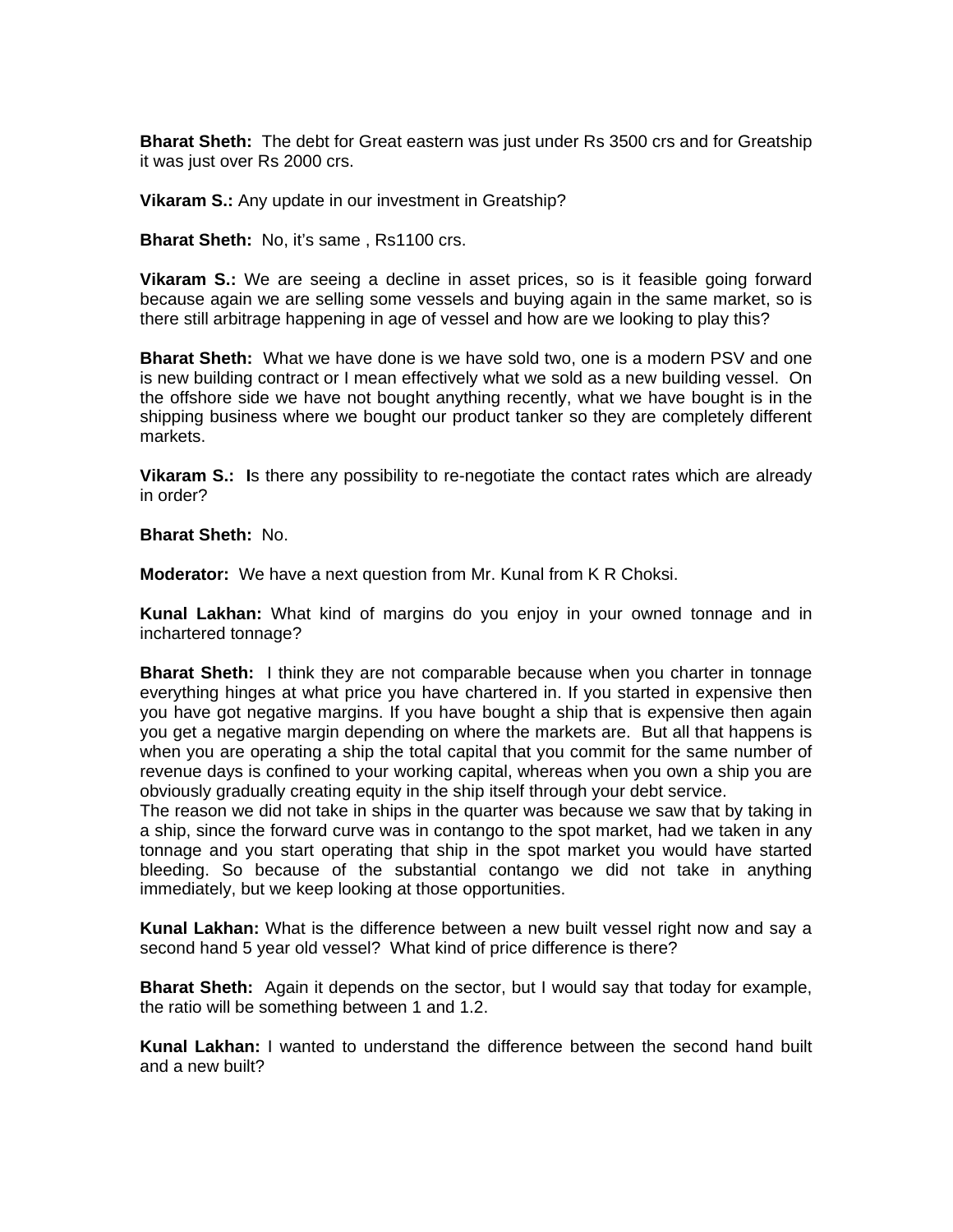**Bharat Sheth:** Let me give you an example, a VLCC. We have just seen a resale got done at about \$ 96-97 mn. So if you took a ship that was five years old means 2005 you would probably have to pay somewhere in the low to mid 80s. Now if you were to contract a VLCC today for delivery 2011, it will come to you at about \$100mn. So the ratio is about 1.2.

**Kunal Lakhan:** Roughly about 20% discount.

**Bharat Sheth:** In the strong markets if you recollect the prices of second hand tonnage was much higher than new building because in those days you could immediately start earning vast sums of money.

**Kunal Lakhan:** Actually the reason why I asked was because in your press release you have mentioned that you have committed a CAPEX of about \$ 437 mn. I wanted to understand will this be spent towards acquiring second hand vessels?

**Bharat Sheth:** No this is already committed under New Building Contract.

**Kunal Lakhan:** When will you expect fleet to come in, two tankers and five bulk carriers?

**Bharat Sheth:** Between end 2010 and 2012. I am talking about the calendar year, so nothing in FY10 and then something in FY11 and something more in FY12.

**Moderator:** We have a next question from Mikky from East Wind.

**Mikky:** What is the CAPEX span over next three years and the next is, how do you foresee the next quarter, say first half of current year 2010? Do we expect the recovery in the first half or it would take sometime?

**Bharat Sheth:** The total outstanding CAPEX for shipping is \$ 437 mn of which the phase in will be - \$136 mn will come in FY11 and \$301 mn will come in FY12. And as to your next question we believe that the January-March earnings on the tankers will be much stronger than December ending quarter.

**Moderator:** We have a next question from Mr. Rajesh Ravi from Pinc Research.

**Rajesh Ravi:** Why have we seen the performance in the offshore segment deteriorating, like the EBIT margins falling to almost 10%?

**Bharat Sheth:** The numbers that you see are also a reflection of we position the rigs. That expense of positioning was all charged to the revenue accounts. You will see a lot better contribution going forward from the rigs. The second is, you had extremely weak markets in October-December period for the offshore vessels. Not only were the utilization rates very poor but also the earnings on the few days that the boats actually did get the business were also very weak. You also had a lot more supply coming into the market both for anchor handlers as well as platform supply vessels, so all in all the spot market was extremely weak. What I mentioned to one of the earlier participants that what we are now seeing from various markets generated reports that there is optimism coming back into the segment and people are a little more enthused about the sector towards the latter half of this year. We have done a mark to market on an interest swap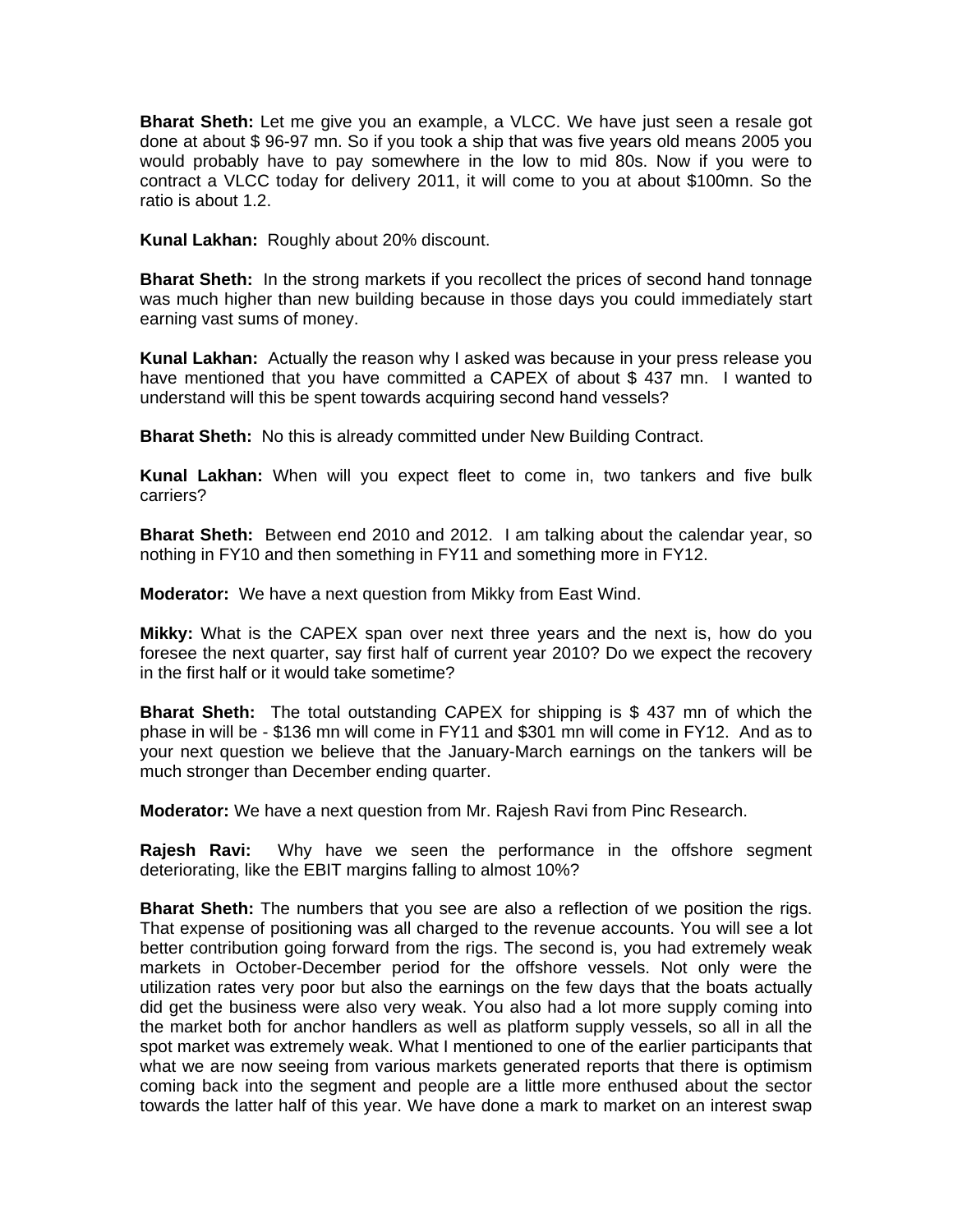of about Rs. 18-19 crs in Quarter 3 that will probably not repeat itself. So coming quarters will show improvement in eanings.

**Rajesh Ravi:** So going forward we would be seeing better margins?

**Bharat Sheth:** On a reported basis you should see better numbers.

**Rajesh Ravi:** We would be seeing EBIT margins moving up from around 30% plus because jackup rig should be contributing good numbers?

**Bharat Sheth:** That's right and we are also hoping that some of the boats which are in the spot market today with very poor utilization will get covered for terms business.

**Rajesh Ravi:** Another question is on the break-up for the shipping business, time versus spots charter for this quarter and going forward what should be the time spot rates in the shipping business?

**Bharat Sheth:** At the moment we have about 44-45% of the revenue days in the spot market. We will probably keep it within a band of somewhere between 40% and 60%. So in other words we will probably always have 40% of the revenue days in the spot market and going up to maybe 55-60% and the rest will always be on a period.

**Rajesh Ravi:** In this quarter you have declared to sell two of your offshore assets. Could you tell us what should be the profit amount that you would be booking in Q4 from sales of these assets?

**Bharat Sheth:** No, we do not share individual profit on sale numbers.

**Moderator:** We have a next question from Mr. Sachin from Lucky Securities.

**Sachin:** In GIL, you mentioned that the numbers were impacted partly by the rig mobilization cost. Would you be able to quantify in terms of what could be the impact on the results because of rig mobilization cost?

**Bharat Sheth:** About \$ 1 mn.

**Sachin:** And how many days did the rig contribute to the revenues during the quarter?

**Bharat Sheth:** During the quarter it was 50 odd days.

**Sachin:** You also mentioned that the spot market was pretty weak compared to the September quarter, so for our benefit if you could just let us know in terms of what was the utilization ratio of assets in spot market on the offshore side and what would have been a sequential movement in the day rates?

**Bharat Sheth:** In this quarter the vessels in the spot market were about 70% odd.

**Sachin:** How would that compare vis-à-vis September quarter sir?

**Bharat Sheth:** It was about 85% utilization.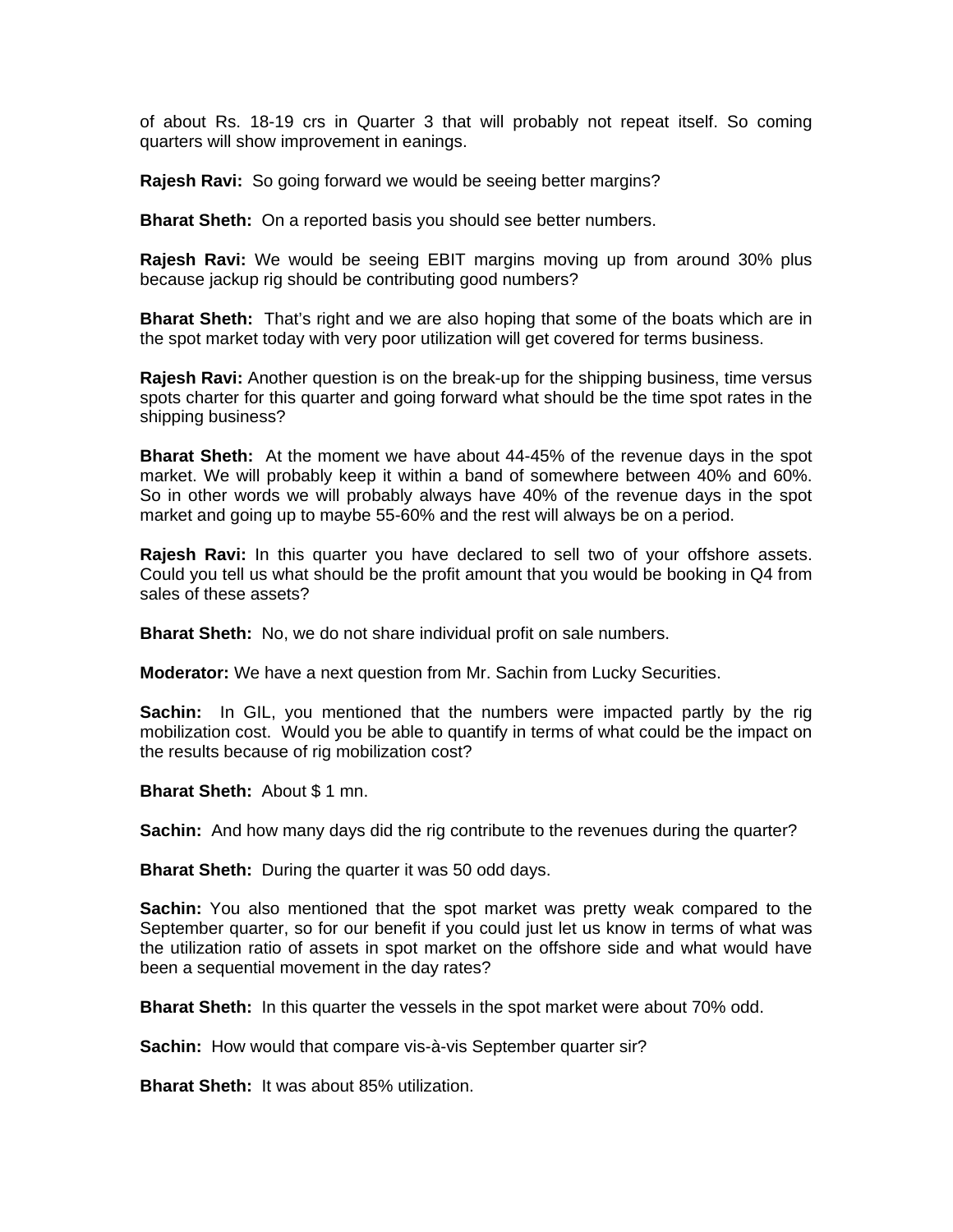**Sachin:** How would have the day rates move on the spot market compared to September?

**Bharat Sheth:** The day rates are much weaker. I would say about 30-40%.

**Sachin:** So that probably explains the sequential drop in PBIT?

**Bharat Sheth:** Some of it is due to this, some of it as we said is also due to the accounting. You had stronger Rupee so you had a translation loss on your dollar balances you also had an interest rate MTM because we have gone and fixed five years a dollar and the five year forward curve was softer as of 31<sup>st</sup> December. These are not losses. These are just translation numbers.

**Sachin:** Can you update us in terms of the ton mile demand for calendar year 2009?

**Bharat Sheth:** I would say that on tankers there is probably a 5% reduction in the ton mile demand. I think the market did not feel the entire brunt of this reduction, because there were vessels that went into storage and on an average for 2009, something like 3.5 to 4% of the world supply of different asset classes of tankers was in storage. Had the storage not taken place, I think the earnings would have been significantly lower than what they eventually panned out over the previous 12 months.

So storage has been major positive contributor to the earnings over the previous 12 months. This is on crude as well as on the clean products.

**Sachin:** How was the ton mile demand in the dry-bulk side?

**Bharat Sheth:** The ton mile demand on the dry-bulk side was a positive because of the huge import of iron ore from china, which was supplied from Brazil. Also this year we have had in the last few months' very strong demand for coal. In dry-bulk more than ton mile demand, I think one of the biggest positive factors has been the congestion because the infrastructural bottleneck – Brazil, Australia, China – none of the three countries were able to cope with the increased volume of trade. So there were weeks and months when you almost had 8 to 10% of the world fleet of Capesize vessels caught in various ports. That were led to sudden spike in the market and then we saw Capesize go from a low of \$ 2000 a day to a high of \$70,000 – \$80,000 a day.

**Sachin:** Coming back on the tanker side, you mentioned around 3.5 to 4% of the capacity was soaked up because of storage. You see that continuing in 2010?

**Bharat Sheth:** I think it depends on couple of factors. Clearly the freight rates play a very important role and typically when the freight rates are very low, I think there is a greater incentive for people to use ships as floating storage. But when freight rates go high, if it is not matched by the contango of correcting itself and therefore the contango going higher, it does not make sense to take vessels on storage. So what I think the storage market will do, it will provide a natural flow to the freight rate, but it will also catch the extent to which the freight rate can rise.

**Sachin:** You also mentioned that deliveries in CY09 were a little lower than anticipated because of certain slippages and various factors for the same. If you could give some sort of number to that?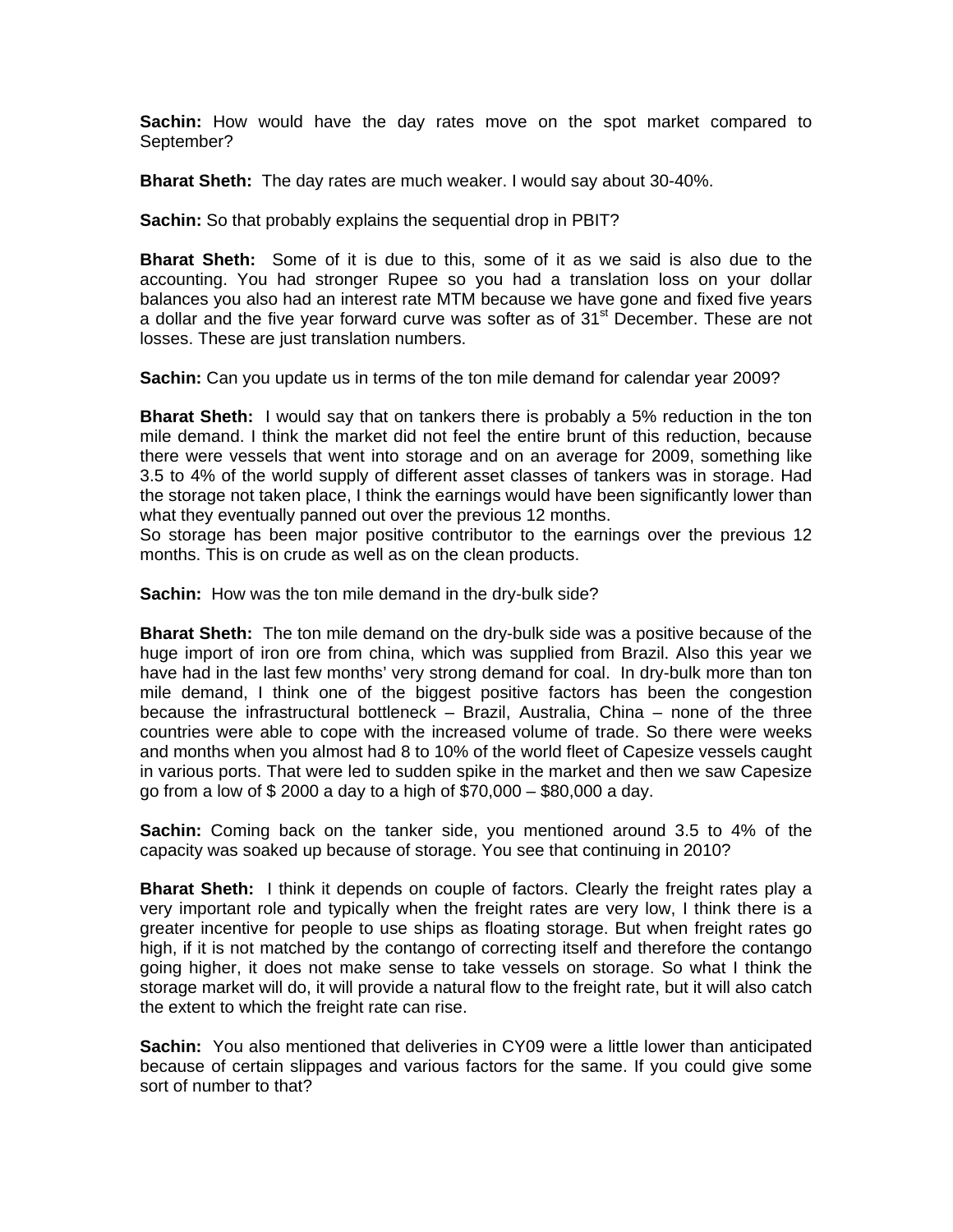**Bharat Sheth:** The percentage slippage on tankers was above 20 to 25% depending on which category of vessels you look at and on dry-bulk the percentage slippage was almost 40%.

Now some of this was slippage and some of it was cancellation. But the breakup between the two is very difficult to ascertain because you are dealing with many yards, many ship owners and not all information is available in public domain.

**Sachin:** You had mentioned in some previous calls regarding some of the Governments trying to bailout the shipyards in terms of handholding them or so?

**Bharat Sheth:** Governments are clearly trying to bailout in terms of providing financing, but they are going to pick and chose. So they are not going to finance some yards as they are just beyond financing and there are some yards who with financing can survive in the longer term.

So, it is not as if every shipyard in China, every shipyard in Korea will get that level of Government support.

**Sachin:** What is the progress on the phasing out of single-hulls?

**Bharat Sheth:** We had just begun the year 2010 and the phasing out will take place. Obviously at today's rate, everybody is going to try and maximize and translate the vessel to the last possible day because all you need to earn on an old ship like any of the single-hull is just over operating cost. Anything over operating cost is a net contribution to you. Today people are earning 2 or 3 times that number.

So everybody will try and run the ship to the very last day. But the day will arrive and when the day arrives, you have to crack the ship.

**Sachin:** You mentioned that last year there was a decline in ton mile demand on the tanker side. Are we looking at better scenario in terms of ton mile in CY10?

**Bharat Sheth:** Yes, we think that the ton mile demand for tankers will be positive in CY10. On the dry-bulk side a lot depends on China and we have seen that China can switch off very quickly as we saw between November and December 2008 when it just stopped importing commodities.

Now we are hoping something like that does not repeat itself. So with that as a caveat, it is our belief that China and India will continue to require raw materials like there will be continuous movement of iron ore, steel, grains, etc., and therefore, I think on the demand side things should be okay for dry-bulk as well. But again the caveat is China because as I think I had mentioned in one of my earlier call, that 90% to 95% of incremental demand in dry-bulk is driven by China.

**Sachin:** This is regarding the coastal rates. There has been some press reports that some of the foreign carriers are trying to flag the vessels in India. Could that have some impact for local carriers in terms of the business you get?

**Bharat Sheth:** Well, it just depends on how the coastal market expands in India because the coastal market in India is for product tankers, some amount of crude oil, dry-bulk, and containers.

So it just depends in what segment and to what extent the Indian market also increases. In other words, if there is a requirement for 5 ships and if 10 ship come and register,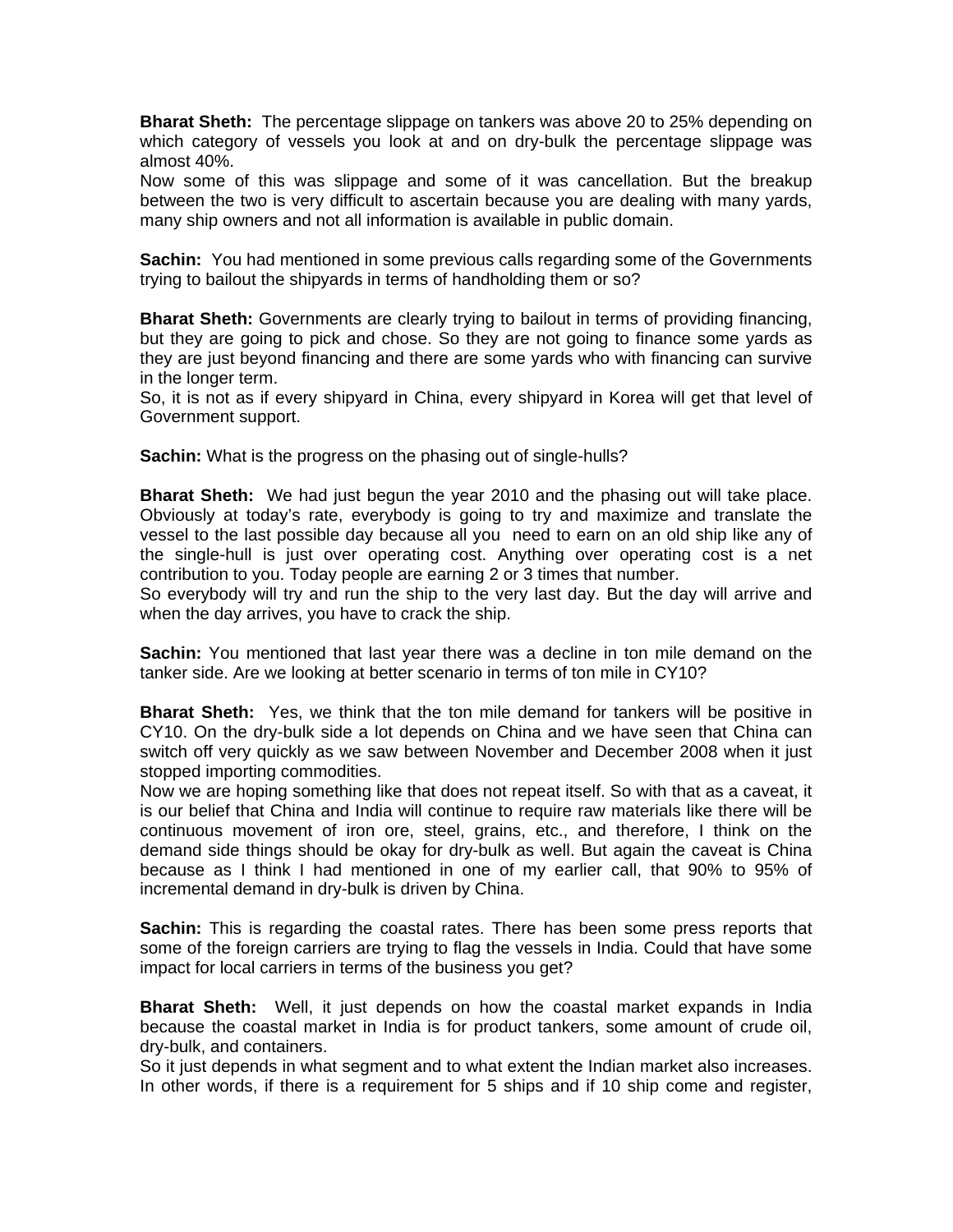obviously supply is going to be greater than demand. I think we just have to wait and watch and see how the market improves.

**Moderator:** We have a next question from Mr. Vinod from CRISIL.

**Vinod Bansal:** My question is on the jack-up markets with the longer term of view. We have seen that the market has shifted more towards the deep water regions. When oil prices moves up and activity picks do you see the jack-up rates reaching its earlier highs or that would remain below that?

**Bharat Sheth:** What we have seen is that you need just marginal shift in demand and these markets get exaggerated both up as well as down. So in other words when demand falls in on a marginal basis say  $5 - 10$  rigs less required suddenly market tend to come down very quickly similarly a marginal improvement in the demands for jack-ups in the market can ramp up very quickly.

**Vinod Bansal:** On longer-term we have been talking about the focus shifting on deepwater markets and therefore jack-ups not being so strong any more. Do you think the impact of E&P more being on the deepwater side, not much on shallow water side, given the shallow waters have been explored pretty well now?

**G. Shivakumar:** Most of the headlines that you see are in relation to the deepwater market. The new bloacks are coming mainly in the deepwater areas. To that extent you are right. But huge amount of oil is still being produced among the offshore field from shallow field, including offshore India, there is still a huge amount of production which is coming out of the field offshore west coast of India including Bombay High, which was discovered 30 years ago. So there is a large amount of activity which continues in the old field, the new activity which is there, the exploration activity which is happening is mainly in the deepwater field to that extent you are right. But a huge amount of activity continues to happen in the shallow water field. Therefore jack-ups will continue to be needed.

**Moderator:** We have a next question from Mr. Rajat from ICICI Prudential.

**Rajat Chandak:** Has the current market value of your CAPEX come down?

**Bharat Sheth:** It is lower by about 25%.

**Rajat Chandak:** How is the funding of the CAPEX going to be?

**Bharat Sheth:** The funding would be 70-30, but I think now because of the drop in the equity we would then have to contribute more in equity because the drop in equity will not be funded by the bank obviously.

**Rajat Chandak:** Right. So basically you would maintain that 70-30 ratio?

**G. Shivakumar:** It will be 70-30 ratio on the market value.

**Moderator:** We have the next question from Pinaki from Trade Winds.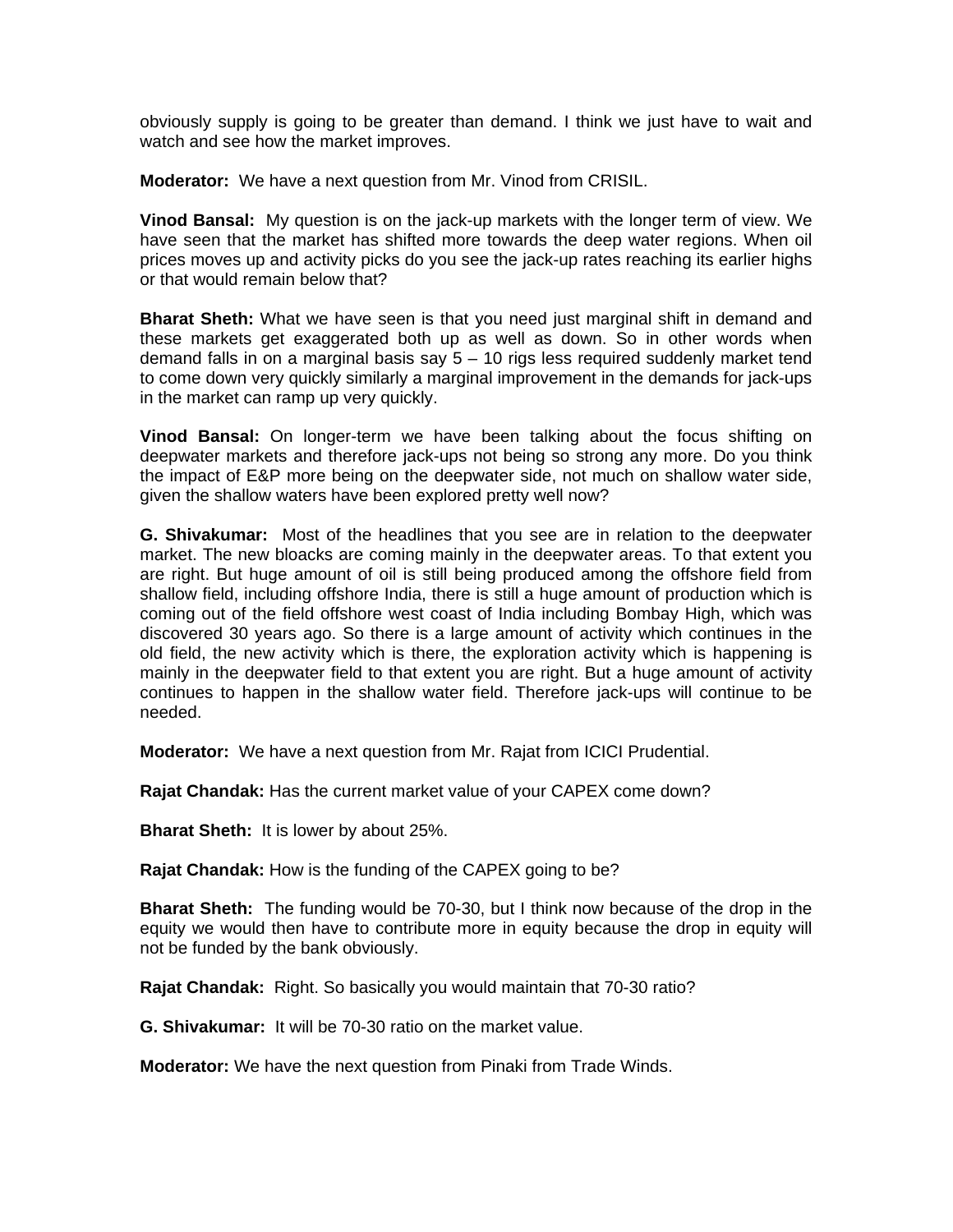**Pinaki:** Just a little while ago you mentioned that GE would be looking to add second hand tonnage in terms of tanker or dry-bulk or even offshore. I believe you have about 6 to 7 new buildings on order which have to be delivered in the next 12-15 months. Do you wish to add second hand tonnage in offshore beyond this in addition to this or will it be only this much that you want to have?

**Bharat Sheth:** Well, we keep looking at opportunities. We have 10 odd vessels in offshore, which have to be delivered to us over the next three years.

**Pinaki:** Okay. And then would you wish to add in addition to this or will it be only this much that you need to add.

**Bharat Sheth:** No, we will look at opportunities, both for the boats as well as for the rigs. And we believe the pricing is right if we can see that there are good chances of securing a good contract, we would look at it. We mentioned there are five boats which are currently in the spot market, if we could secure long-term business for those boats either the ones in the spot market and/or the ones which are yet to be delivered to us that will give us security of cash flow and then we could look at further expansion.

**Pinaki:** Are you looking at any specific projects that might give you a long-term cash flow in the near future?

**Bharat Sheth:** As far as the boats are concerned we are looking at businesses ranging from between two years up to five years.

**Pinaki:** Especially in the international waters?

**Bharat Sheth:** Both in India as well as international.

**Pinaki:** And internationally are you looking at any specific regions or countries in the Southeast Asia or in Gulf of Mexico, in Brazil?

**Bharat Sheth:** No, we have not looked at Brazil yet, but we are basically concentrating on the Asian market, especially South Asia as well as Southeast Asia

**Pinaki:** You said you wish to acquire some additional tonnage in the offshore segment. Will it be only rigs or even boats or both?

**Bharat Sheth:** No, it will be a function of what contracts we can try and secure. As I said we do not want to just go out and do it on a speculative basis.

**Pinaki:** So it will be only after you secure a contract or you...

**Bharat Sheth:** After we secure a lot more contract coverage on our existing fleet.

**Moderator:** We have a next question from Mr. Ashish Jain from Morgan Stanley.

**Ashish Jain:** Do you provide a break-up of NAV between tankers, bulkers and offshore?

**Bharat Sheth:** No, we do not have that as a practice.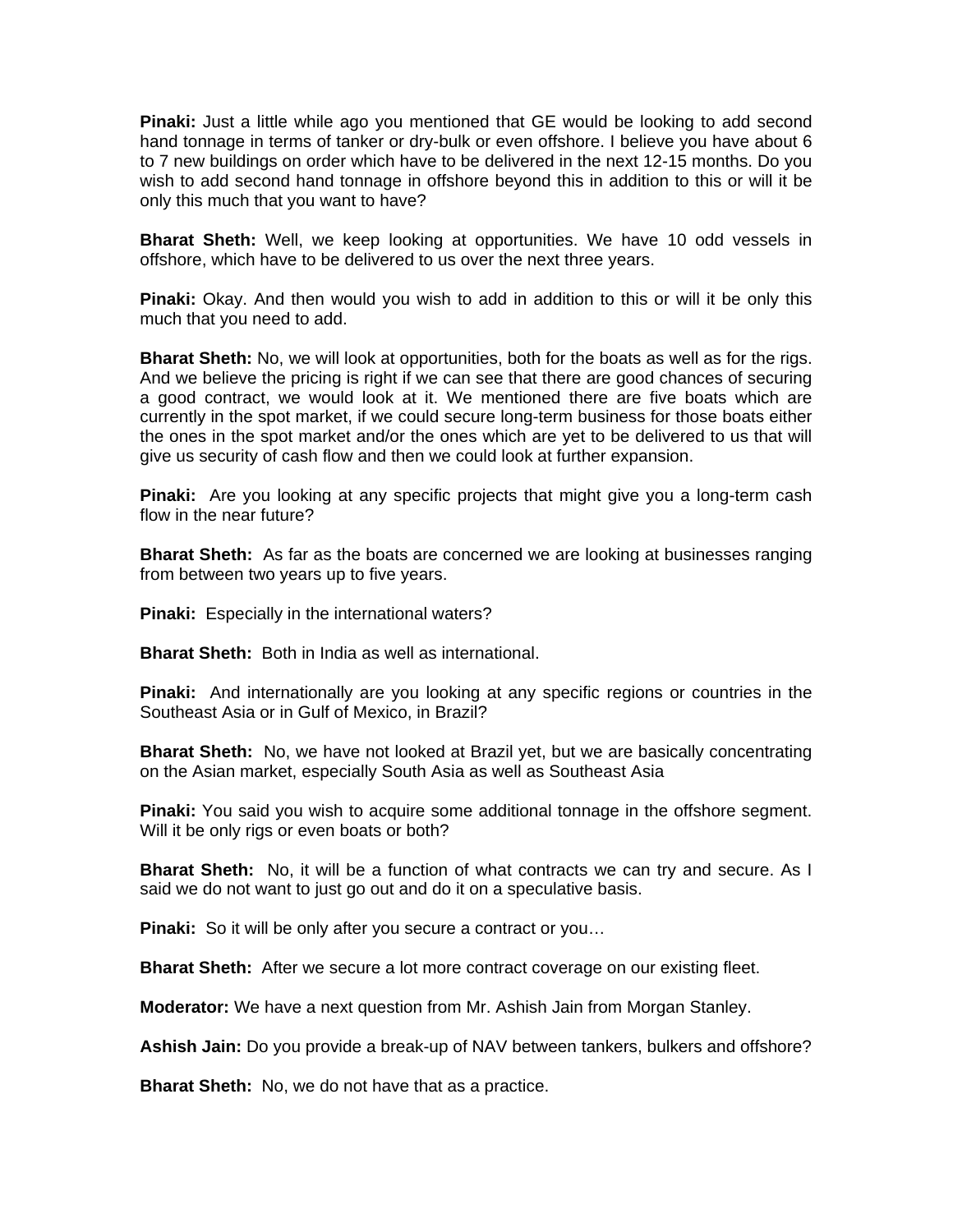**Ashish Jain:** I see that a lot of OSVs will actually come out of contract in the current quarter plus you will also have a couple of deliveries which you will be taking and given that near-term outlook does not seem to be very strong, how do you see earnings panning out from a March or a June quarter perspective from offshore business?

**Bharat Sheth:** First of all, we do not have any of the vessels which are contracted coming out for re-pricing in Q4 or Q1 of next year. You might have just probably taken those vessels which are in the spot market. They come up for re-pricing every 5-10 days. That is number one. Number two, I think I had mentioned to one of the earlier participants that we are continuously bidding for various tenders for periods ranging from one year up to five years. What we hope is that by February we should be successful in placing some of these five vessels which are currently in the spot market for the longerterm business. So that is the second point. And the third point is the vessels, which are going to be delivered to us. Those two we have already started the exercise of trying to find customers for the long-term.

**Moderator**: We have next question from Mr. Avishek Agarwal from Proactive Universal.

**Abhishek Agarwal**: How many boats in the offshore division and on spot charters?

**Bharat Sheth:** Five.

**Abhishek Agarwal:** What has been the utilization rate in case of offshore division vis-àvis Q2FY10?

**Bharat Sheth:** On the rig it has been the same, it is a 100%. And on the boats Q2 was 85% and Q3 has been about 75%.

**Moderator**: We have a next question from Mr. Sharma from Citigroup.

**Sharma:** Can you give the market value of the shipping fleet?

**Bharat Sheth:** That is around \$925 mn?

**Moderator**: We have a next question from Mr. Rajesh Ravi from Pinc Research.

**Rajesh Ravi:** How is the scenario at ship yards? Are we seeing new orders being placed now?

**Bharat Sheth:** Yes we are,there has been a pick up in activity both for tankers as well as dry-bulk in the month of January. I think partly driven by the fact that people are a little more optimistic about their businesses and partly driven by the fact that there is more liquidity in the system. And of course, clearly driven by the fact that ship prices have come down compared to 12 months ago.

**Rajesh Ravi:** So are we seeing that vessels prices have bottomed out?

**Bharat Sheth:** Possibly on the new buildings.

**Rajesh Ravi:** Would we be seeing better utilization going forward due to better demand scenario in offshore segment?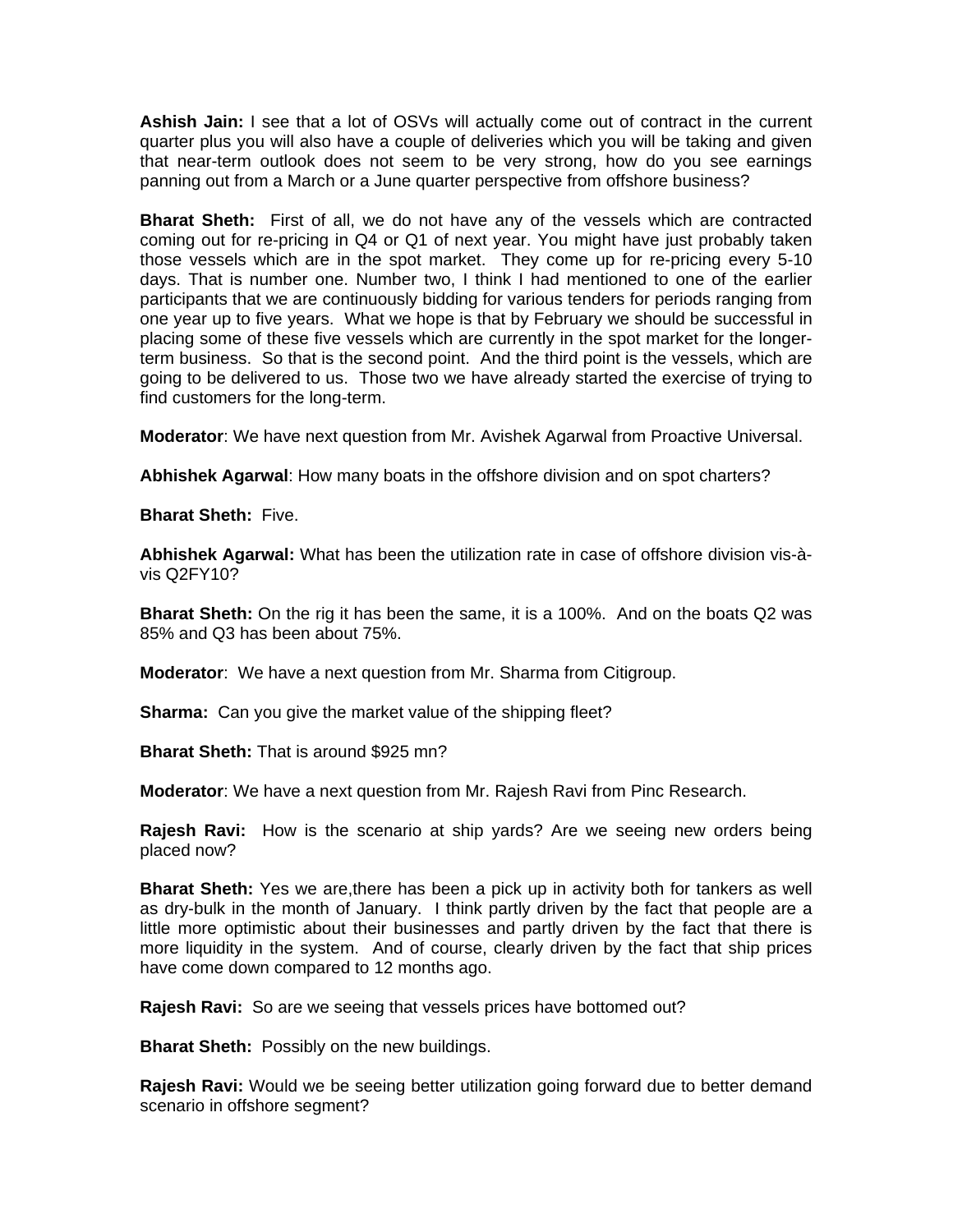**Bharat Sheth:** Yes, we think that the market should improve over the next 6 to 9 months, with the caveat that oil prices remain around the 70, 80 plus dollar mark.

**Moderator**: We have a next question from Mr. Pranav Singh from Dhanalakshmi Bank.

**Pranav Singh:** Could you please throw some light on the interest rate swap contract on which Rs18 crs of loss mark-to-market had to be booked?

**Bharat Sheth:** We have dollar loan and those dollar loans are either a floating rate or a fixed rate. Now, some of our lenders insist that we take a fixed rate contract on interest rates. So the fixed rate contract that we have taken we go to market down to wherever the forward curve is on your reporting date. It is not a crystallized loss. It is a translation loss.

**Moderator**: We have a next question from Mr. Vishal from Care Ratings.

**Vishal Ajmera:** What is our average cost of borrowings for this quarter?

**Bharat Sheth:** A little over 4.5% for Great Eastern and about 6% for GIL.

**Vishal Ajmera:** What is the ratio between fixed & floating loans?

**Bharat Sheth:** 60% is fixed and 40% is floating.

**Vishal Ajmera:** How do you compare the cost of borrowings, say, prior to the recessionary period and right now?

**Bharat Sheth:** I would say that the cost of borrowing has probably improved for a company like ours and not necessarily across the board. But for us I would say down, maybe 100, 200 basis points. But more important is the fact that there are banks willing to provide us the liquidity now. There was a time where even at a price you could just simply not get the transaction concluded. That situation has eased.

**Vishal Ajmera:** Is it the foreign banks they are more willing to lend?

**Bharat Sheth:** Yes, that's correct.

**Vishal Ajmera:** Is that true for every shipping firm?

**Bharat Sheth:** No, as our CFO had mentions our net leverage currently is 0.05. So obviously it becomes easier for us to follow.

**Vishal Ajmera:** Suppose if our company goes on for a new asset, how is that asset funded like? Say what is the ratio?

**Bharat Sheth:** Normally we do between 30% and 35% equity and the rest is debt.

**Vishal Ajmera:** How do we see going forward the difference between asset price and the second hand vessel prices. Is it going to decline?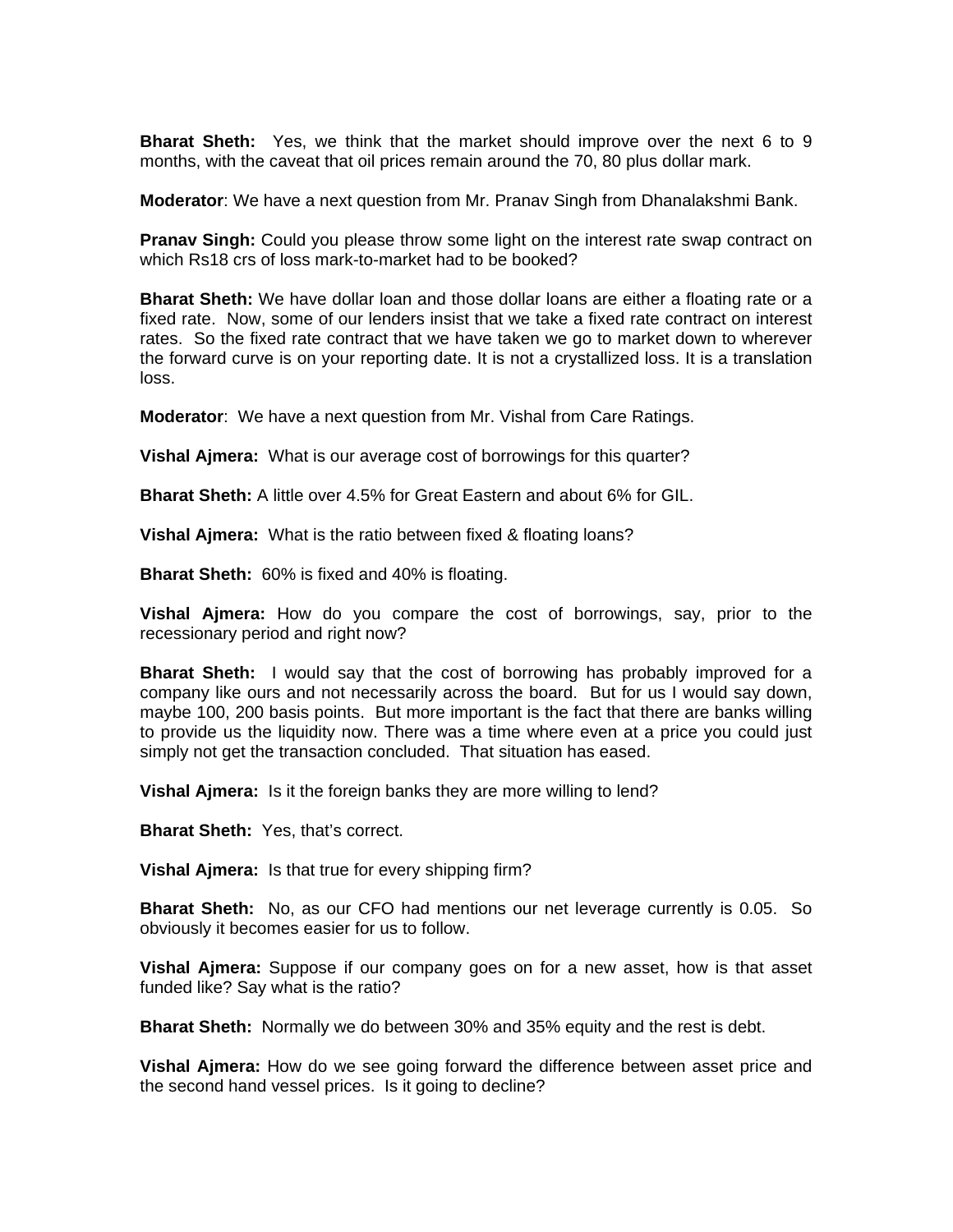**Bharat Sheth:** I think it is very difficult to answer that question. We think that we are almost at the bottom of the new building cycle in terms of asset prices. Some people could argue that it could drop another 5, to 15%. On second hand it will be a function of not just a spot market, but of the general sentiment.

**Moderator**: We have a next question from Mr. Bhavin from Enam Holding.

**Bhavin Chedda:** Can we get the number of operating days in offshore division?

**Bharat Sheth:** For Q3 FY10 it was 1475 days, in Q2 1288 days & in Q1 1089 days.

**Bhavin Chedda:** What is the FY11 target for operating days in shipping?

**Bharat Sheth:** I think it depends on how many vessels – it is a moving target because it depends on how much we take on charter and if we acquire more tonnage, then it will change.

**Moderator**: We have our next question from Mr. Tejpal from Suashish Daimonds.

**Tejpal Jain:** What is the break up of the spot and time based for the dry-bulk and tanker segment separately in Q3FY10?

**Bharat Sheth:** About 46% of dry bulk on time & 60% of tankers are covered.

**Moderator**: We have a next question from Ms. Hiral from KJMC.

**Hiral Kotak:** What sort of day rates are prevailing currently on the PSVs and anchor handlers?

**Bharat Sheth:** I think it depends on which part of the world one is trading in, but we have seen an improvement in the spot market in the North Sea. There has been some improvement from an average earning of may be 3000 – 4000 pounds to about 7,000 to 8,000 pounds per day.

So there is some more activity which we are now sensing. There is a lot more enquiries and there is a lot more demand for these kinds of ships gradually creeping in.

**Hiral Kotak:** What was the operating margin we have on the boat side like?

**Bharat Sheth:** Well, it just depends on what the boats are earning. But normally all these businesses give you some where above 50% margin.

**Hiral Kotak:** So are we currently getting that sort of margin?

**Bharat Sheth:** We are not getting at the moment because as I said our utilization rates are very low.

**Moderator**: We have our next question from Mr. Sachin from Lucky Securities.

**Sachin:** How have the asset prices moved in the last quarter on the second hand market?